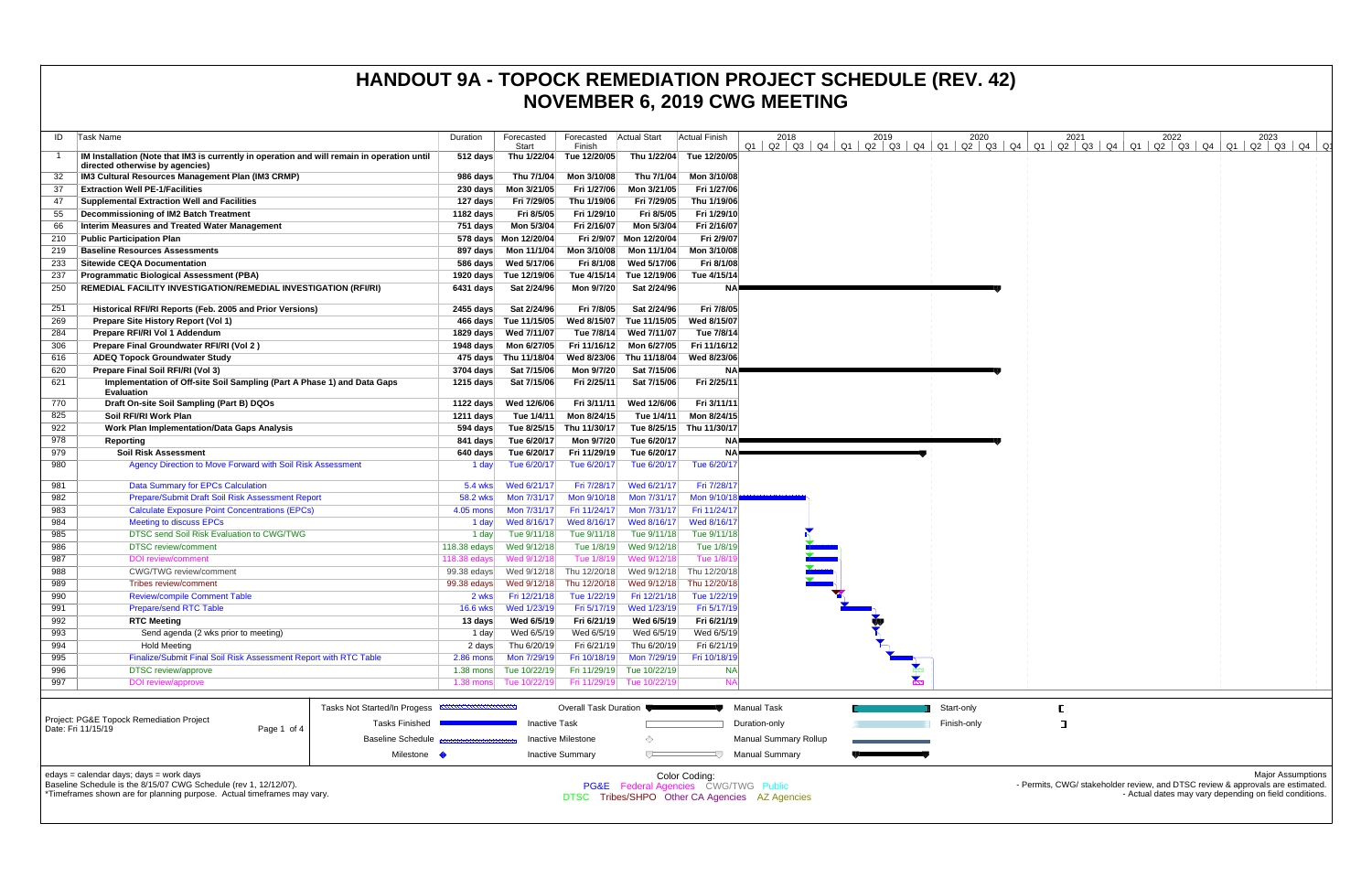| ID<br>Task Name<br>Forecasted<br>Forecasted   Actual Start<br>Actual Finish<br>2022<br>Duration<br>2018<br>2019<br>2020<br>2021<br>2023<br>01 02 03 04 01 02 03 04 01 02 03 04 01 02 03 04 01 02 03 04 01 02 03 04 01 02 03 04 0<br>Finish<br>Start<br>Fri 7/28/17<br>998<br><b>RFI/RI Volume 3</b><br>813 days<br>Mon 9/7/20<br>Fri 7/28/17<br>NA⊫<br>Prepare Draft RFI/RI Vol 3 Report<br>999<br>Fri 7/28/17<br>Mon 12/9/19<br>Fri 7/28/17<br>NA <sub>2</sub><br>29.43 mons<br>1000<br>Tue 12/10/19<br><b>NA</b><br>DTSC sends report to CWG/TWG and Tribes<br>Tue 12/10/19<br><b>NA</b><br>1 day<br>1001<br><b>CWG/TWG</b> review/comment<br>Fri 2/28/20<br><b>NA</b><br><b>NA</b><br>80 edays Tue 12/10/19<br><b>NA</b><br><b>NA</b><br>1002<br>Tribes review/comment<br>80 edays Tue 12/10/19<br>Fri 2/28/20<br>1003<br><b>DTSC</b> review/comment<br>Mon 3/16/20<br><b>NA</b><br><b>NA</b><br>97 edays Tue 12/10/19<br><b>NA</b><br><b>NA</b><br>1004<br><b>DOI</b> review/comment<br>Tue 12/10/19<br>Mon 3/16/20<br>97 edays<br>NA<br>1005<br>Review/compile Comment Table (duration will be verified after receipt of<br><b>NA</b><br>31 edays<br>Tue 3/17/20<br>Fri 4/17/20<br>comments and directives)<br>DTSC/DOI/PG&E hold comment clarification meeting (date is tentative)<br>1006<br>Wed 3/18/20<br>Wed 3/18/20<br><b>NA</b><br><b>NA</b><br>3/18<br>0 days<br>1007<br>Mon 5/18/20<br><b>NA</b><br><b>NA</b><br>Prepare/send RTC Table (duration will be verified after receipt of comments)<br>Tue 4/21/20<br>4 wks<br>1008<br><b>RTC Meeting</b><br>Mon 5/25/20<br>Mon 6/8/20<br><b>NA</b><br><b>NA</b><br>10 days<br><b>NA</b><br>5/25<br>1009<br>Send agenda (2 wks prior to meeting)<br>Mon 5/25/20<br>Mon 5/25/20<br><b>NA</b><br>0 days<br>1010<br>Mon 6/8/20<br><b>NA</b><br><b>Hold Meeting</b><br>Mon 6/8/20<br><b>NA</b><br>0 days<br>1011<br>Prepare Revised RFI Volume 3 with RTC Table (duration is estimated, to be<br>Wed 6/10/20<br><b>NA</b><br><b>NA</b><br>Thu 8/6/20<br>2 mons<br>verified after completion of RTCs)<br>Mon 8/10/20<br>Mon 9/7/20<br><b>NA</b><br>1012<br>DTSC review/approve Revised RFI/RI Vol. 3 Report<br><b>NA</b><br>1 mon<br><b>NA</b><br>Mon 8/10/20<br>Mon 9/7/20<br>1013<br>DOI review/approve Revised RFI/RI Vol. 3 Report<br>1 mon<br>GROUNDWATER CORRECTIVE MEASURES/REMEDIAL ALTERNATIVE DEVELOPMENT<br>Mon 3/29/04 Wed 12/31/14<br>Mon 3/29/04 Wed 12/31/14<br>1014<br>2835 days<br>1162<br><b>CORRECTIVE MEASURE STUDY/FEASIBILITY STUDY (CMS/FS) AND RISK</b><br>4885 days Mon 12/16/02<br>Fri 7/23/21 Mon 12/16/02<br>NA.<br><b>ASSESSMENT</b><br><b>STATEMENT OF BASIS</b><br>Thu 12/23/21<br>1344<br>3130.6 days<br>Mon 1/4/10<br>Mon 1/4/10<br>NAP<br><b>RECORD OF DECISION</b><br>Fri 12/18/09<br>Wed 4/27/22<br>Fri 12/18/09<br>1359<br>3231 days<br>NA.<br>1382<br><b>NA</b><br>Section 106 Programmatic Agreement (PA)<br>1858 days<br>Fri 10/10/08<br>Wed 11/18/15<br>Fri 10/10/08<br><b>EIR DOCUMENTATION</b><br>Wed 3/2/11<br>Thu 9/1/05<br>Wed 3/2/11<br>1415<br>1449 days<br>Thu 9/1/05<br><b>DESIGN, PERMITTING, AND CONSTRUCTION OF GROUNDWATER REMEDY</b><br>Tue 4/24/18<br>Tue 4/24/18<br>1488<br>1889 days<br>Mon 1/31/11<br>Mon 1/31/11<br>1489<br>Corrective Measure Implementation/Remedial Design (CMI/RD) Workplan<br>199 days<br>Mon 1/31/11<br>Thu 11/3/11<br>Mon 1/31/11<br>Thu 11/3/11<br>Remedial Design (Preliminary, Intermediate, and Pre-Final/Final)<br>Tue 4/24/18<br>Tue 9/20/11<br>Tue $4/24/18$<br>1503<br>1723 days<br>Tue 9/20/11<br><b>Preliminary Design</b><br>Tue 9/20/11<br>Thu 5/17/12<br>Tue 9/20/11<br>Thu 5/17/12<br>1504<br>174 days<br>1516<br>Fri 5/18/12<br>Fri 4/18/14<br>Fri 5/18/12<br>Fri 4/18/14<br><b>Intermediate Design</b><br>501 days<br>1545<br>Mon 6/30/14<br>Fri 11/16/12<br>Mon 6/30/14<br>Implementation Plan for Evaluation of Alternative Freshwater Sources<br>422 days<br>Fri 11/16/12<br>1584<br>Field Verification of Archaeological/Historical Sites in Groundwater Remedy Footprint<br>Fri 9/12/14<br>Tue 9/9/14<br>Fri 9/12/14<br>4 days<br>Tue 9/9/14<br>1585<br><b>Prepare/submit Field Verification Report</b><br>Wed 10/22/14<br>Mon 9/15/14 Wed 10/22/1<br>28 days<br>Mon 9/15/14<br>Survey of Archaelogical/Historical Sites in Expanded Area at Park Moabi<br>Tue 12/2/14<br>Tue 12/2/14<br>1586<br>Tue 12/2/14<br>Tue 12/2/14<br>1 day<br>Survey of Biological Resources in Expanded Area at Park Moabi<br>Fri 11/21/14 Wed 11/19/14<br>Fri 11/21/14<br>1587<br>Wed 11/19/14<br>3 days<br>1588<br>Fri 12/19/14<br>Annual archeological monitoring and site condition assessments<br>7 days<br>Thu 12/11/14<br>Fri 12/19/14 Thu 12/11/14<br>1589<br>Pre-Final/Final Design (include plan for decommissioning, removal, and<br>Mon 4/7/14 Wed 11/18/15<br>Mon 4/7/14 Wed 11/18/15<br>423 days<br>restoration of IM3 facility)<br>1638<br><b>Construction/Remedial Action Work Plan</b><br>423 days<br>Mon 4/7/14 Wed 11/18/15<br>Mon 4/7/14 Wed 11/18/15<br>1648<br><b>State CEQA Evaluation</b><br>Tue 4/24/18<br>Tue 4/24/18<br>793 days<br>Mon 4/13/15<br>Mon 4/13/15<br>Notice of Preparation<br>1649<br>Mon 4/13/15<br>Thu 6/4/15<br>Thu 6/4/15<br>39 days<br>Mon 4/13/15<br>1650<br><b>Scoping Meetings</b><br>Tue 6/9/15<br>Tue 6/9/15<br>Tue 5/12/15<br>Tue 5/12/15<br>21 days<br><b>Preparation of Draft Subsequent EIR (SEIR)</b><br><b>Mon 2/27/17</b><br><b>Mon 9/7/15</b><br>Mon 2/27/17<br>1651<br><b>Mon 9/7/15</b><br>387 days<br>1652<br><b>Preparation of Project Description</b><br>Mon 9/7/15<br>Fri 2/26/16<br>Mon 9/7/15<br>Fri 2/26/16<br>126 days<br>1653<br><b>Prepare Admin Draft SEIR</b><br>Mon 7/11/16<br>Fri 4/1/16 Mon 7/11/16<br>72 days<br>Fri 4/1/16<br><b>Tasks Not Started/In Progess</b><br>Overall Task Duration<br><b>Manual Task</b><br>Start-only<br>Project: PG&E Topock Remediation Project<br><b>Tasks Finished</b><br><b>Inactive Task</b><br>Duration-only<br>Finish-only<br>Date: Fri 11/15/19<br>Page 2 of 4<br><b>Baseline Schedule</b><br>Inactive Milestone<br>Manual Summary Rollup<br>◇<br>Milestone •<br><b>Inactive Summary</b><br><b>Manual Summary</b><br>edays = calendar days; days = work days<br>Color Coding:<br><b>Major Assumptions</b><br>Baseline Schedule is the 8/15/07 CWG Schedule (rev 1, 12/12/07).<br>- Permits, CWG/ stakeholder review, and DTSC review & approvals are estimated.<br>PG&E Federal Agencies CWG/TWG Public<br>*Timeframes shown are for planning purpose. Actual timeframes may vary.<br>- Actual dates may vary depending on field conditions.<br>DTSC Tribes/SHPO Other CA Agencies AZ Agencies |  |  |  |  |  |  |
|-----------------------------------------------------------------------------------------------------------------------------------------------------------------------------------------------------------------------------------------------------------------------------------------------------------------------------------------------------------------------------------------------------------------------------------------------------------------------------------------------------------------------------------------------------------------------------------------------------------------------------------------------------------------------------------------------------------------------------------------------------------------------------------------------------------------------------------------------------------------------------------------------------------------------------------------------------------------------------------------------------------------------------------------------------------------------------------------------------------------------------------------------------------------------------------------------------------------------------------------------------------------------------------------------------------------------------------------------------------------------------------------------------------------------------------------------------------------------------------------------------------------------------------------------------------------------------------------------------------------------------------------------------------------------------------------------------------------------------------------------------------------------------------------------------------------------------------------------------------------------------------------------------------------------------------------------------------------------------------------------------------------------------------------------------------------------------------------------------------------------------------------------------------------------------------------------------------------------------------------------------------------------------------------------------------------------------------------------------------------------------------------------------------------------------------------------------------------------------------------------------------------------------------------------------------------------------------------------------------------------------------------------------------------------------------------------------------------------------------------------------------------------------------------------------------------------------------------------------------------------------------------------------------------------------------------------------------------------------------------------------------------------------------------------------------------------------------------------------------------------------------------------------------------------------------------------------------------------------------------------------------------------------------------------------------------------------------------------------------------------------------------------------------------------------------------------------------------------------------------------------------------------------------------------------------------------------------------------------------------------------------------------------------------------------------------------------------------------------------------------------------------------------------------------------------------------------------------------------------------------------------------------------------------------------------------------------------------------------------------------------------------------------------------------------------------------------------------------------------------------------------------------------------------------------------------------------------------------------------------------------------------------------------------------------------------------------------------------------------------------------------------------------------------------------------------------------------------------------------------------------------------------------------------------------------------------------------------------------------------------------------------------------------------------------------------------------------------------------------------------------------------------------------------------------------------------------------------------------------------------------------------------------------------------------------------------------------------------------------------------------------------------------------------------------------------------------------------------------------------------------------------------------------------------------------------------------------------------------------------------------------------------------------------------------------------------------------------------------------------------------------------------------------------------------------------------------------------------------------------------------------------------------------------------------------------------------------------------------------------------------------------------------------------------------------------------------------------------------------------------------------------------------------------------------------------------------------------------------------------------------------------------------------------------------------------------------------------------------------------------------------------------------------------------------------------------------------------------------------------------------------------------------------------------------------------------------------------------------------------------------------------------------------------------------------------------------------------------------------------------------------------------------------------------------------------------------------------------------------------------------------------------------------------------------------------------------------------------------------------------------------------------------|--|--|--|--|--|--|
|                                                                                                                                                                                                                                                                                                                                                                                                                                                                                                                                                                                                                                                                                                                                                                                                                                                                                                                                                                                                                                                                                                                                                                                                                                                                                                                                                                                                                                                                                                                                                                                                                                                                                                                                                                                                                                                                                                                                                                                                                                                                                                                                                                                                                                                                                                                                                                                                                                                                                                                                                                                                                                                                                                                                                                                                                                                                                                                                                                                                                                                                                                                                                                                                                                                                                                                                                                                                                                                                                                                                                                                                                                                                                                                                                                                                                                                                                                                                                                                                                                                                                                                                                                                                                                                                                                                                                                                                                                                                                                                                                                                                                                                                                                                                                                                                                                                                                                                                                                                                                                                                                                                                                                                                                                                                                                                                                                                                                                                                                                                                                                                                                                                                                                                                                                                                                                                                                                                                                                                                                                                                                                                                                                                                                                                                                                                                                                                                                                                                                                                                                                                                                                                     |  |  |  |  |  |  |
|                                                                                                                                                                                                                                                                                                                                                                                                                                                                                                                                                                                                                                                                                                                                                                                                                                                                                                                                                                                                                                                                                                                                                                                                                                                                                                                                                                                                                                                                                                                                                                                                                                                                                                                                                                                                                                                                                                                                                                                                                                                                                                                                                                                                                                                                                                                                                                                                                                                                                                                                                                                                                                                                                                                                                                                                                                                                                                                                                                                                                                                                                                                                                                                                                                                                                                                                                                                                                                                                                                                                                                                                                                                                                                                                                                                                                                                                                                                                                                                                                                                                                                                                                                                                                                                                                                                                                                                                                                                                                                                                                                                                                                                                                                                                                                                                                                                                                                                                                                                                                                                                                                                                                                                                                                                                                                                                                                                                                                                                                                                                                                                                                                                                                                                                                                                                                                                                                                                                                                                                                                                                                                                                                                                                                                                                                                                                                                                                                                                                                                                                                                                                                                                     |  |  |  |  |  |  |
|                                                                                                                                                                                                                                                                                                                                                                                                                                                                                                                                                                                                                                                                                                                                                                                                                                                                                                                                                                                                                                                                                                                                                                                                                                                                                                                                                                                                                                                                                                                                                                                                                                                                                                                                                                                                                                                                                                                                                                                                                                                                                                                                                                                                                                                                                                                                                                                                                                                                                                                                                                                                                                                                                                                                                                                                                                                                                                                                                                                                                                                                                                                                                                                                                                                                                                                                                                                                                                                                                                                                                                                                                                                                                                                                                                                                                                                                                                                                                                                                                                                                                                                                                                                                                                                                                                                                                                                                                                                                                                                                                                                                                                                                                                                                                                                                                                                                                                                                                                                                                                                                                                                                                                                                                                                                                                                                                                                                                                                                                                                                                                                                                                                                                                                                                                                                                                                                                                                                                                                                                                                                                                                                                                                                                                                                                                                                                                                                                                                                                                                                                                                                                                                     |  |  |  |  |  |  |
|                                                                                                                                                                                                                                                                                                                                                                                                                                                                                                                                                                                                                                                                                                                                                                                                                                                                                                                                                                                                                                                                                                                                                                                                                                                                                                                                                                                                                                                                                                                                                                                                                                                                                                                                                                                                                                                                                                                                                                                                                                                                                                                                                                                                                                                                                                                                                                                                                                                                                                                                                                                                                                                                                                                                                                                                                                                                                                                                                                                                                                                                                                                                                                                                                                                                                                                                                                                                                                                                                                                                                                                                                                                                                                                                                                                                                                                                                                                                                                                                                                                                                                                                                                                                                                                                                                                                                                                                                                                                                                                                                                                                                                                                                                                                                                                                                                                                                                                                                                                                                                                                                                                                                                                                                                                                                                                                                                                                                                                                                                                                                                                                                                                                                                                                                                                                                                                                                                                                                                                                                                                                                                                                                                                                                                                                                                                                                                                                                                                                                                                                                                                                                                                     |  |  |  |  |  |  |
|                                                                                                                                                                                                                                                                                                                                                                                                                                                                                                                                                                                                                                                                                                                                                                                                                                                                                                                                                                                                                                                                                                                                                                                                                                                                                                                                                                                                                                                                                                                                                                                                                                                                                                                                                                                                                                                                                                                                                                                                                                                                                                                                                                                                                                                                                                                                                                                                                                                                                                                                                                                                                                                                                                                                                                                                                                                                                                                                                                                                                                                                                                                                                                                                                                                                                                                                                                                                                                                                                                                                                                                                                                                                                                                                                                                                                                                                                                                                                                                                                                                                                                                                                                                                                                                                                                                                                                                                                                                                                                                                                                                                                                                                                                                                                                                                                                                                                                                                                                                                                                                                                                                                                                                                                                                                                                                                                                                                                                                                                                                                                                                                                                                                                                                                                                                                                                                                                                                                                                                                                                                                                                                                                                                                                                                                                                                                                                                                                                                                                                                                                                                                                                                     |  |  |  |  |  |  |
|                                                                                                                                                                                                                                                                                                                                                                                                                                                                                                                                                                                                                                                                                                                                                                                                                                                                                                                                                                                                                                                                                                                                                                                                                                                                                                                                                                                                                                                                                                                                                                                                                                                                                                                                                                                                                                                                                                                                                                                                                                                                                                                                                                                                                                                                                                                                                                                                                                                                                                                                                                                                                                                                                                                                                                                                                                                                                                                                                                                                                                                                                                                                                                                                                                                                                                                                                                                                                                                                                                                                                                                                                                                                                                                                                                                                                                                                                                                                                                                                                                                                                                                                                                                                                                                                                                                                                                                                                                                                                                                                                                                                                                                                                                                                                                                                                                                                                                                                                                                                                                                                                                                                                                                                                                                                                                                                                                                                                                                                                                                                                                                                                                                                                                                                                                                                                                                                                                                                                                                                                                                                                                                                                                                                                                                                                                                                                                                                                                                                                                                                                                                                                                                     |  |  |  |  |  |  |
|                                                                                                                                                                                                                                                                                                                                                                                                                                                                                                                                                                                                                                                                                                                                                                                                                                                                                                                                                                                                                                                                                                                                                                                                                                                                                                                                                                                                                                                                                                                                                                                                                                                                                                                                                                                                                                                                                                                                                                                                                                                                                                                                                                                                                                                                                                                                                                                                                                                                                                                                                                                                                                                                                                                                                                                                                                                                                                                                                                                                                                                                                                                                                                                                                                                                                                                                                                                                                                                                                                                                                                                                                                                                                                                                                                                                                                                                                                                                                                                                                                                                                                                                                                                                                                                                                                                                                                                                                                                                                                                                                                                                                                                                                                                                                                                                                                                                                                                                                                                                                                                                                                                                                                                                                                                                                                                                                                                                                                                                                                                                                                                                                                                                                                                                                                                                                                                                                                                                                                                                                                                                                                                                                                                                                                                                                                                                                                                                                                                                                                                                                                                                                                                     |  |  |  |  |  |  |
|                                                                                                                                                                                                                                                                                                                                                                                                                                                                                                                                                                                                                                                                                                                                                                                                                                                                                                                                                                                                                                                                                                                                                                                                                                                                                                                                                                                                                                                                                                                                                                                                                                                                                                                                                                                                                                                                                                                                                                                                                                                                                                                                                                                                                                                                                                                                                                                                                                                                                                                                                                                                                                                                                                                                                                                                                                                                                                                                                                                                                                                                                                                                                                                                                                                                                                                                                                                                                                                                                                                                                                                                                                                                                                                                                                                                                                                                                                                                                                                                                                                                                                                                                                                                                                                                                                                                                                                                                                                                                                                                                                                                                                                                                                                                                                                                                                                                                                                                                                                                                                                                                                                                                                                                                                                                                                                                                                                                                                                                                                                                                                                                                                                                                                                                                                                                                                                                                                                                                                                                                                                                                                                                                                                                                                                                                                                                                                                                                                                                                                                                                                                                                                                     |  |  |  |  |  |  |
|                                                                                                                                                                                                                                                                                                                                                                                                                                                                                                                                                                                                                                                                                                                                                                                                                                                                                                                                                                                                                                                                                                                                                                                                                                                                                                                                                                                                                                                                                                                                                                                                                                                                                                                                                                                                                                                                                                                                                                                                                                                                                                                                                                                                                                                                                                                                                                                                                                                                                                                                                                                                                                                                                                                                                                                                                                                                                                                                                                                                                                                                                                                                                                                                                                                                                                                                                                                                                                                                                                                                                                                                                                                                                                                                                                                                                                                                                                                                                                                                                                                                                                                                                                                                                                                                                                                                                                                                                                                                                                                                                                                                                                                                                                                                                                                                                                                                                                                                                                                                                                                                                                                                                                                                                                                                                                                                                                                                                                                                                                                                                                                                                                                                                                                                                                                                                                                                                                                                                                                                                                                                                                                                                                                                                                                                                                                                                                                                                                                                                                                                                                                                                                                     |  |  |  |  |  |  |
|                                                                                                                                                                                                                                                                                                                                                                                                                                                                                                                                                                                                                                                                                                                                                                                                                                                                                                                                                                                                                                                                                                                                                                                                                                                                                                                                                                                                                                                                                                                                                                                                                                                                                                                                                                                                                                                                                                                                                                                                                                                                                                                                                                                                                                                                                                                                                                                                                                                                                                                                                                                                                                                                                                                                                                                                                                                                                                                                                                                                                                                                                                                                                                                                                                                                                                                                                                                                                                                                                                                                                                                                                                                                                                                                                                                                                                                                                                                                                                                                                                                                                                                                                                                                                                                                                                                                                                                                                                                                                                                                                                                                                                                                                                                                                                                                                                                                                                                                                                                                                                                                                                                                                                                                                                                                                                                                                                                                                                                                                                                                                                                                                                                                                                                                                                                                                                                                                                                                                                                                                                                                                                                                                                                                                                                                                                                                                                                                                                                                                                                                                                                                                                                     |  |  |  |  |  |  |
|                                                                                                                                                                                                                                                                                                                                                                                                                                                                                                                                                                                                                                                                                                                                                                                                                                                                                                                                                                                                                                                                                                                                                                                                                                                                                                                                                                                                                                                                                                                                                                                                                                                                                                                                                                                                                                                                                                                                                                                                                                                                                                                                                                                                                                                                                                                                                                                                                                                                                                                                                                                                                                                                                                                                                                                                                                                                                                                                                                                                                                                                                                                                                                                                                                                                                                                                                                                                                                                                                                                                                                                                                                                                                                                                                                                                                                                                                                                                                                                                                                                                                                                                                                                                                                                                                                                                                                                                                                                                                                                                                                                                                                                                                                                                                                                                                                                                                                                                                                                                                                                                                                                                                                                                                                                                                                                                                                                                                                                                                                                                                                                                                                                                                                                                                                                                                                                                                                                                                                                                                                                                                                                                                                                                                                                                                                                                                                                                                                                                                                                                                                                                                                                     |  |  |  |  |  |  |
|                                                                                                                                                                                                                                                                                                                                                                                                                                                                                                                                                                                                                                                                                                                                                                                                                                                                                                                                                                                                                                                                                                                                                                                                                                                                                                                                                                                                                                                                                                                                                                                                                                                                                                                                                                                                                                                                                                                                                                                                                                                                                                                                                                                                                                                                                                                                                                                                                                                                                                                                                                                                                                                                                                                                                                                                                                                                                                                                                                                                                                                                                                                                                                                                                                                                                                                                                                                                                                                                                                                                                                                                                                                                                                                                                                                                                                                                                                                                                                                                                                                                                                                                                                                                                                                                                                                                                                                                                                                                                                                                                                                                                                                                                                                                                                                                                                                                                                                                                                                                                                                                                                                                                                                                                                                                                                                                                                                                                                                                                                                                                                                                                                                                                                                                                                                                                                                                                                                                                                                                                                                                                                                                                                                                                                                                                                                                                                                                                                                                                                                                                                                                                                                     |  |  |  |  |  |  |
|                                                                                                                                                                                                                                                                                                                                                                                                                                                                                                                                                                                                                                                                                                                                                                                                                                                                                                                                                                                                                                                                                                                                                                                                                                                                                                                                                                                                                                                                                                                                                                                                                                                                                                                                                                                                                                                                                                                                                                                                                                                                                                                                                                                                                                                                                                                                                                                                                                                                                                                                                                                                                                                                                                                                                                                                                                                                                                                                                                                                                                                                                                                                                                                                                                                                                                                                                                                                                                                                                                                                                                                                                                                                                                                                                                                                                                                                                                                                                                                                                                                                                                                                                                                                                                                                                                                                                                                                                                                                                                                                                                                                                                                                                                                                                                                                                                                                                                                                                                                                                                                                                                                                                                                                                                                                                                                                                                                                                                                                                                                                                                                                                                                                                                                                                                                                                                                                                                                                                                                                                                                                                                                                                                                                                                                                                                                                                                                                                                                                                                                                                                                                                                                     |  |  |  |  |  |  |
|                                                                                                                                                                                                                                                                                                                                                                                                                                                                                                                                                                                                                                                                                                                                                                                                                                                                                                                                                                                                                                                                                                                                                                                                                                                                                                                                                                                                                                                                                                                                                                                                                                                                                                                                                                                                                                                                                                                                                                                                                                                                                                                                                                                                                                                                                                                                                                                                                                                                                                                                                                                                                                                                                                                                                                                                                                                                                                                                                                                                                                                                                                                                                                                                                                                                                                                                                                                                                                                                                                                                                                                                                                                                                                                                                                                                                                                                                                                                                                                                                                                                                                                                                                                                                                                                                                                                                                                                                                                                                                                                                                                                                                                                                                                                                                                                                                                                                                                                                                                                                                                                                                                                                                                                                                                                                                                                                                                                                                                                                                                                                                                                                                                                                                                                                                                                                                                                                                                                                                                                                                                                                                                                                                                                                                                                                                                                                                                                                                                                                                                                                                                                                                                     |  |  |  |  |  |  |
|                                                                                                                                                                                                                                                                                                                                                                                                                                                                                                                                                                                                                                                                                                                                                                                                                                                                                                                                                                                                                                                                                                                                                                                                                                                                                                                                                                                                                                                                                                                                                                                                                                                                                                                                                                                                                                                                                                                                                                                                                                                                                                                                                                                                                                                                                                                                                                                                                                                                                                                                                                                                                                                                                                                                                                                                                                                                                                                                                                                                                                                                                                                                                                                                                                                                                                                                                                                                                                                                                                                                                                                                                                                                                                                                                                                                                                                                                                                                                                                                                                                                                                                                                                                                                                                                                                                                                                                                                                                                                                                                                                                                                                                                                                                                                                                                                                                                                                                                                                                                                                                                                                                                                                                                                                                                                                                                                                                                                                                                                                                                                                                                                                                                                                                                                                                                                                                                                                                                                                                                                                                                                                                                                                                                                                                                                                                                                                                                                                                                                                                                                                                                                                                     |  |  |  |  |  |  |
|                                                                                                                                                                                                                                                                                                                                                                                                                                                                                                                                                                                                                                                                                                                                                                                                                                                                                                                                                                                                                                                                                                                                                                                                                                                                                                                                                                                                                                                                                                                                                                                                                                                                                                                                                                                                                                                                                                                                                                                                                                                                                                                                                                                                                                                                                                                                                                                                                                                                                                                                                                                                                                                                                                                                                                                                                                                                                                                                                                                                                                                                                                                                                                                                                                                                                                                                                                                                                                                                                                                                                                                                                                                                                                                                                                                                                                                                                                                                                                                                                                                                                                                                                                                                                                                                                                                                                                                                                                                                                                                                                                                                                                                                                                                                                                                                                                                                                                                                                                                                                                                                                                                                                                                                                                                                                                                                                                                                                                                                                                                                                                                                                                                                                                                                                                                                                                                                                                                                                                                                                                                                                                                                                                                                                                                                                                                                                                                                                                                                                                                                                                                                                                                     |  |  |  |  |  |  |
|                                                                                                                                                                                                                                                                                                                                                                                                                                                                                                                                                                                                                                                                                                                                                                                                                                                                                                                                                                                                                                                                                                                                                                                                                                                                                                                                                                                                                                                                                                                                                                                                                                                                                                                                                                                                                                                                                                                                                                                                                                                                                                                                                                                                                                                                                                                                                                                                                                                                                                                                                                                                                                                                                                                                                                                                                                                                                                                                                                                                                                                                                                                                                                                                                                                                                                                                                                                                                                                                                                                                                                                                                                                                                                                                                                                                                                                                                                                                                                                                                                                                                                                                                                                                                                                                                                                                                                                                                                                                                                                                                                                                                                                                                                                                                                                                                                                                                                                                                                                                                                                                                                                                                                                                                                                                                                                                                                                                                                                                                                                                                                                                                                                                                                                                                                                                                                                                                                                                                                                                                                                                                                                                                                                                                                                                                                                                                                                                                                                                                                                                                                                                                                                     |  |  |  |  |  |  |
|                                                                                                                                                                                                                                                                                                                                                                                                                                                                                                                                                                                                                                                                                                                                                                                                                                                                                                                                                                                                                                                                                                                                                                                                                                                                                                                                                                                                                                                                                                                                                                                                                                                                                                                                                                                                                                                                                                                                                                                                                                                                                                                                                                                                                                                                                                                                                                                                                                                                                                                                                                                                                                                                                                                                                                                                                                                                                                                                                                                                                                                                                                                                                                                                                                                                                                                                                                                                                                                                                                                                                                                                                                                                                                                                                                                                                                                                                                                                                                                                                                                                                                                                                                                                                                                                                                                                                                                                                                                                                                                                                                                                                                                                                                                                                                                                                                                                                                                                                                                                                                                                                                                                                                                                                                                                                                                                                                                                                                                                                                                                                                                                                                                                                                                                                                                                                                                                                                                                                                                                                                                                                                                                                                                                                                                                                                                                                                                                                                                                                                                                                                                                                                                     |  |  |  |  |  |  |
|                                                                                                                                                                                                                                                                                                                                                                                                                                                                                                                                                                                                                                                                                                                                                                                                                                                                                                                                                                                                                                                                                                                                                                                                                                                                                                                                                                                                                                                                                                                                                                                                                                                                                                                                                                                                                                                                                                                                                                                                                                                                                                                                                                                                                                                                                                                                                                                                                                                                                                                                                                                                                                                                                                                                                                                                                                                                                                                                                                                                                                                                                                                                                                                                                                                                                                                                                                                                                                                                                                                                                                                                                                                                                                                                                                                                                                                                                                                                                                                                                                                                                                                                                                                                                                                                                                                                                                                                                                                                                                                                                                                                                                                                                                                                                                                                                                                                                                                                                                                                                                                                                                                                                                                                                                                                                                                                                                                                                                                                                                                                                                                                                                                                                                                                                                                                                                                                                                                                                                                                                                                                                                                                                                                                                                                                                                                                                                                                                                                                                                                                                                                                                                                     |  |  |  |  |  |  |
|                                                                                                                                                                                                                                                                                                                                                                                                                                                                                                                                                                                                                                                                                                                                                                                                                                                                                                                                                                                                                                                                                                                                                                                                                                                                                                                                                                                                                                                                                                                                                                                                                                                                                                                                                                                                                                                                                                                                                                                                                                                                                                                                                                                                                                                                                                                                                                                                                                                                                                                                                                                                                                                                                                                                                                                                                                                                                                                                                                                                                                                                                                                                                                                                                                                                                                                                                                                                                                                                                                                                                                                                                                                                                                                                                                                                                                                                                                                                                                                                                                                                                                                                                                                                                                                                                                                                                                                                                                                                                                                                                                                                                                                                                                                                                                                                                                                                                                                                                                                                                                                                                                                                                                                                                                                                                                                                                                                                                                                                                                                                                                                                                                                                                                                                                                                                                                                                                                                                                                                                                                                                                                                                                                                                                                                                                                                                                                                                                                                                                                                                                                                                                                                     |  |  |  |  |  |  |
|                                                                                                                                                                                                                                                                                                                                                                                                                                                                                                                                                                                                                                                                                                                                                                                                                                                                                                                                                                                                                                                                                                                                                                                                                                                                                                                                                                                                                                                                                                                                                                                                                                                                                                                                                                                                                                                                                                                                                                                                                                                                                                                                                                                                                                                                                                                                                                                                                                                                                                                                                                                                                                                                                                                                                                                                                                                                                                                                                                                                                                                                                                                                                                                                                                                                                                                                                                                                                                                                                                                                                                                                                                                                                                                                                                                                                                                                                                                                                                                                                                                                                                                                                                                                                                                                                                                                                                                                                                                                                                                                                                                                                                                                                                                                                                                                                                                                                                                                                                                                                                                                                                                                                                                                                                                                                                                                                                                                                                                                                                                                                                                                                                                                                                                                                                                                                                                                                                                                                                                                                                                                                                                                                                                                                                                                                                                                                                                                                                                                                                                                                                                                                                                     |  |  |  |  |  |  |
|                                                                                                                                                                                                                                                                                                                                                                                                                                                                                                                                                                                                                                                                                                                                                                                                                                                                                                                                                                                                                                                                                                                                                                                                                                                                                                                                                                                                                                                                                                                                                                                                                                                                                                                                                                                                                                                                                                                                                                                                                                                                                                                                                                                                                                                                                                                                                                                                                                                                                                                                                                                                                                                                                                                                                                                                                                                                                                                                                                                                                                                                                                                                                                                                                                                                                                                                                                                                                                                                                                                                                                                                                                                                                                                                                                                                                                                                                                                                                                                                                                                                                                                                                                                                                                                                                                                                                                                                                                                                                                                                                                                                                                                                                                                                                                                                                                                                                                                                                                                                                                                                                                                                                                                                                                                                                                                                                                                                                                                                                                                                                                                                                                                                                                                                                                                                                                                                                                                                                                                                                                                                                                                                                                                                                                                                                                                                                                                                                                                                                                                                                                                                                                                     |  |  |  |  |  |  |
|                                                                                                                                                                                                                                                                                                                                                                                                                                                                                                                                                                                                                                                                                                                                                                                                                                                                                                                                                                                                                                                                                                                                                                                                                                                                                                                                                                                                                                                                                                                                                                                                                                                                                                                                                                                                                                                                                                                                                                                                                                                                                                                                                                                                                                                                                                                                                                                                                                                                                                                                                                                                                                                                                                                                                                                                                                                                                                                                                                                                                                                                                                                                                                                                                                                                                                                                                                                                                                                                                                                                                                                                                                                                                                                                                                                                                                                                                                                                                                                                                                                                                                                                                                                                                                                                                                                                                                                                                                                                                                                                                                                                                                                                                                                                                                                                                                                                                                                                                                                                                                                                                                                                                                                                                                                                                                                                                                                                                                                                                                                                                                                                                                                                                                                                                                                                                                                                                                                                                                                                                                                                                                                                                                                                                                                                                                                                                                                                                                                                                                                                                                                                                                                     |  |  |  |  |  |  |
|                                                                                                                                                                                                                                                                                                                                                                                                                                                                                                                                                                                                                                                                                                                                                                                                                                                                                                                                                                                                                                                                                                                                                                                                                                                                                                                                                                                                                                                                                                                                                                                                                                                                                                                                                                                                                                                                                                                                                                                                                                                                                                                                                                                                                                                                                                                                                                                                                                                                                                                                                                                                                                                                                                                                                                                                                                                                                                                                                                                                                                                                                                                                                                                                                                                                                                                                                                                                                                                                                                                                                                                                                                                                                                                                                                                                                                                                                                                                                                                                                                                                                                                                                                                                                                                                                                                                                                                                                                                                                                                                                                                                                                                                                                                                                                                                                                                                                                                                                                                                                                                                                                                                                                                                                                                                                                                                                                                                                                                                                                                                                                                                                                                                                                                                                                                                                                                                                                                                                                                                                                                                                                                                                                                                                                                                                                                                                                                                                                                                                                                                                                                                                                                     |  |  |  |  |  |  |
|                                                                                                                                                                                                                                                                                                                                                                                                                                                                                                                                                                                                                                                                                                                                                                                                                                                                                                                                                                                                                                                                                                                                                                                                                                                                                                                                                                                                                                                                                                                                                                                                                                                                                                                                                                                                                                                                                                                                                                                                                                                                                                                                                                                                                                                                                                                                                                                                                                                                                                                                                                                                                                                                                                                                                                                                                                                                                                                                                                                                                                                                                                                                                                                                                                                                                                                                                                                                                                                                                                                                                                                                                                                                                                                                                                                                                                                                                                                                                                                                                                                                                                                                                                                                                                                                                                                                                                                                                                                                                                                                                                                                                                                                                                                                                                                                                                                                                                                                                                                                                                                                                                                                                                                                                                                                                                                                                                                                                                                                                                                                                                                                                                                                                                                                                                                                                                                                                                                                                                                                                                                                                                                                                                                                                                                                                                                                                                                                                                                                                                                                                                                                                                                     |  |  |  |  |  |  |
|                                                                                                                                                                                                                                                                                                                                                                                                                                                                                                                                                                                                                                                                                                                                                                                                                                                                                                                                                                                                                                                                                                                                                                                                                                                                                                                                                                                                                                                                                                                                                                                                                                                                                                                                                                                                                                                                                                                                                                                                                                                                                                                                                                                                                                                                                                                                                                                                                                                                                                                                                                                                                                                                                                                                                                                                                                                                                                                                                                                                                                                                                                                                                                                                                                                                                                                                                                                                                                                                                                                                                                                                                                                                                                                                                                                                                                                                                                                                                                                                                                                                                                                                                                                                                                                                                                                                                                                                                                                                                                                                                                                                                                                                                                                                                                                                                                                                                                                                                                                                                                                                                                                                                                                                                                                                                                                                                                                                                                                                                                                                                                                                                                                                                                                                                                                                                                                                                                                                                                                                                                                                                                                                                                                                                                                                                                                                                                                                                                                                                                                                                                                                                                                     |  |  |  |  |  |  |
|                                                                                                                                                                                                                                                                                                                                                                                                                                                                                                                                                                                                                                                                                                                                                                                                                                                                                                                                                                                                                                                                                                                                                                                                                                                                                                                                                                                                                                                                                                                                                                                                                                                                                                                                                                                                                                                                                                                                                                                                                                                                                                                                                                                                                                                                                                                                                                                                                                                                                                                                                                                                                                                                                                                                                                                                                                                                                                                                                                                                                                                                                                                                                                                                                                                                                                                                                                                                                                                                                                                                                                                                                                                                                                                                                                                                                                                                                                                                                                                                                                                                                                                                                                                                                                                                                                                                                                                                                                                                                                                                                                                                                                                                                                                                                                                                                                                                                                                                                                                                                                                                                                                                                                                                                                                                                                                                                                                                                                                                                                                                                                                                                                                                                                                                                                                                                                                                                                                                                                                                                                                                                                                                                                                                                                                                                                                                                                                                                                                                                                                                                                                                                                                     |  |  |  |  |  |  |
|                                                                                                                                                                                                                                                                                                                                                                                                                                                                                                                                                                                                                                                                                                                                                                                                                                                                                                                                                                                                                                                                                                                                                                                                                                                                                                                                                                                                                                                                                                                                                                                                                                                                                                                                                                                                                                                                                                                                                                                                                                                                                                                                                                                                                                                                                                                                                                                                                                                                                                                                                                                                                                                                                                                                                                                                                                                                                                                                                                                                                                                                                                                                                                                                                                                                                                                                                                                                                                                                                                                                                                                                                                                                                                                                                                                                                                                                                                                                                                                                                                                                                                                                                                                                                                                                                                                                                                                                                                                                                                                                                                                                                                                                                                                                                                                                                                                                                                                                                                                                                                                                                                                                                                                                                                                                                                                                                                                                                                                                                                                                                                                                                                                                                                                                                                                                                                                                                                                                                                                                                                                                                                                                                                                                                                                                                                                                                                                                                                                                                                                                                                                                                                                     |  |  |  |  |  |  |
|                                                                                                                                                                                                                                                                                                                                                                                                                                                                                                                                                                                                                                                                                                                                                                                                                                                                                                                                                                                                                                                                                                                                                                                                                                                                                                                                                                                                                                                                                                                                                                                                                                                                                                                                                                                                                                                                                                                                                                                                                                                                                                                                                                                                                                                                                                                                                                                                                                                                                                                                                                                                                                                                                                                                                                                                                                                                                                                                                                                                                                                                                                                                                                                                                                                                                                                                                                                                                                                                                                                                                                                                                                                                                                                                                                                                                                                                                                                                                                                                                                                                                                                                                                                                                                                                                                                                                                                                                                                                                                                                                                                                                                                                                                                                                                                                                                                                                                                                                                                                                                                                                                                                                                                                                                                                                                                                                                                                                                                                                                                                                                                                                                                                                                                                                                                                                                                                                                                                                                                                                                                                                                                                                                                                                                                                                                                                                                                                                                                                                                                                                                                                                                                     |  |  |  |  |  |  |
|                                                                                                                                                                                                                                                                                                                                                                                                                                                                                                                                                                                                                                                                                                                                                                                                                                                                                                                                                                                                                                                                                                                                                                                                                                                                                                                                                                                                                                                                                                                                                                                                                                                                                                                                                                                                                                                                                                                                                                                                                                                                                                                                                                                                                                                                                                                                                                                                                                                                                                                                                                                                                                                                                                                                                                                                                                                                                                                                                                                                                                                                                                                                                                                                                                                                                                                                                                                                                                                                                                                                                                                                                                                                                                                                                                                                                                                                                                                                                                                                                                                                                                                                                                                                                                                                                                                                                                                                                                                                                                                                                                                                                                                                                                                                                                                                                                                                                                                                                                                                                                                                                                                                                                                                                                                                                                                                                                                                                                                                                                                                                                                                                                                                                                                                                                                                                                                                                                                                                                                                                                                                                                                                                                                                                                                                                                                                                                                                                                                                                                                                                                                                                                                     |  |  |  |  |  |  |
|                                                                                                                                                                                                                                                                                                                                                                                                                                                                                                                                                                                                                                                                                                                                                                                                                                                                                                                                                                                                                                                                                                                                                                                                                                                                                                                                                                                                                                                                                                                                                                                                                                                                                                                                                                                                                                                                                                                                                                                                                                                                                                                                                                                                                                                                                                                                                                                                                                                                                                                                                                                                                                                                                                                                                                                                                                                                                                                                                                                                                                                                                                                                                                                                                                                                                                                                                                                                                                                                                                                                                                                                                                                                                                                                                                                                                                                                                                                                                                                                                                                                                                                                                                                                                                                                                                                                                                                                                                                                                                                                                                                                                                                                                                                                                                                                                                                                                                                                                                                                                                                                                                                                                                                                                                                                                                                                                                                                                                                                                                                                                                                                                                                                                                                                                                                                                                                                                                                                                                                                                                                                                                                                                                                                                                                                                                                                                                                                                                                                                                                                                                                                                                                     |  |  |  |  |  |  |
|                                                                                                                                                                                                                                                                                                                                                                                                                                                                                                                                                                                                                                                                                                                                                                                                                                                                                                                                                                                                                                                                                                                                                                                                                                                                                                                                                                                                                                                                                                                                                                                                                                                                                                                                                                                                                                                                                                                                                                                                                                                                                                                                                                                                                                                                                                                                                                                                                                                                                                                                                                                                                                                                                                                                                                                                                                                                                                                                                                                                                                                                                                                                                                                                                                                                                                                                                                                                                                                                                                                                                                                                                                                                                                                                                                                                                                                                                                                                                                                                                                                                                                                                                                                                                                                                                                                                                                                                                                                                                                                                                                                                                                                                                                                                                                                                                                                                                                                                                                                                                                                                                                                                                                                                                                                                                                                                                                                                                                                                                                                                                                                                                                                                                                                                                                                                                                                                                                                                                                                                                                                                                                                                                                                                                                                                                                                                                                                                                                                                                                                                                                                                                                                     |  |  |  |  |  |  |
|                                                                                                                                                                                                                                                                                                                                                                                                                                                                                                                                                                                                                                                                                                                                                                                                                                                                                                                                                                                                                                                                                                                                                                                                                                                                                                                                                                                                                                                                                                                                                                                                                                                                                                                                                                                                                                                                                                                                                                                                                                                                                                                                                                                                                                                                                                                                                                                                                                                                                                                                                                                                                                                                                                                                                                                                                                                                                                                                                                                                                                                                                                                                                                                                                                                                                                                                                                                                                                                                                                                                                                                                                                                                                                                                                                                                                                                                                                                                                                                                                                                                                                                                                                                                                                                                                                                                                                                                                                                                                                                                                                                                                                                                                                                                                                                                                                                                                                                                                                                                                                                                                                                                                                                                                                                                                                                                                                                                                                                                                                                                                                                                                                                                                                                                                                                                                                                                                                                                                                                                                                                                                                                                                                                                                                                                                                                                                                                                                                                                                                                                                                                                                                                     |  |  |  |  |  |  |
|                                                                                                                                                                                                                                                                                                                                                                                                                                                                                                                                                                                                                                                                                                                                                                                                                                                                                                                                                                                                                                                                                                                                                                                                                                                                                                                                                                                                                                                                                                                                                                                                                                                                                                                                                                                                                                                                                                                                                                                                                                                                                                                                                                                                                                                                                                                                                                                                                                                                                                                                                                                                                                                                                                                                                                                                                                                                                                                                                                                                                                                                                                                                                                                                                                                                                                                                                                                                                                                                                                                                                                                                                                                                                                                                                                                                                                                                                                                                                                                                                                                                                                                                                                                                                                                                                                                                                                                                                                                                                                                                                                                                                                                                                                                                                                                                                                                                                                                                                                                                                                                                                                                                                                                                                                                                                                                                                                                                                                                                                                                                                                                                                                                                                                                                                                                                                                                                                                                                                                                                                                                                                                                                                                                                                                                                                                                                                                                                                                                                                                                                                                                                                                                     |  |  |  |  |  |  |
|                                                                                                                                                                                                                                                                                                                                                                                                                                                                                                                                                                                                                                                                                                                                                                                                                                                                                                                                                                                                                                                                                                                                                                                                                                                                                                                                                                                                                                                                                                                                                                                                                                                                                                                                                                                                                                                                                                                                                                                                                                                                                                                                                                                                                                                                                                                                                                                                                                                                                                                                                                                                                                                                                                                                                                                                                                                                                                                                                                                                                                                                                                                                                                                                                                                                                                                                                                                                                                                                                                                                                                                                                                                                                                                                                                                                                                                                                                                                                                                                                                                                                                                                                                                                                                                                                                                                                                                                                                                                                                                                                                                                                                                                                                                                                                                                                                                                                                                                                                                                                                                                                                                                                                                                                                                                                                                                                                                                                                                                                                                                                                                                                                                                                                                                                                                                                                                                                                                                                                                                                                                                                                                                                                                                                                                                                                                                                                                                                                                                                                                                                                                                                                                     |  |  |  |  |  |  |
|                                                                                                                                                                                                                                                                                                                                                                                                                                                                                                                                                                                                                                                                                                                                                                                                                                                                                                                                                                                                                                                                                                                                                                                                                                                                                                                                                                                                                                                                                                                                                                                                                                                                                                                                                                                                                                                                                                                                                                                                                                                                                                                                                                                                                                                                                                                                                                                                                                                                                                                                                                                                                                                                                                                                                                                                                                                                                                                                                                                                                                                                                                                                                                                                                                                                                                                                                                                                                                                                                                                                                                                                                                                                                                                                                                                                                                                                                                                                                                                                                                                                                                                                                                                                                                                                                                                                                                                                                                                                                                                                                                                                                                                                                                                                                                                                                                                                                                                                                                                                                                                                                                                                                                                                                                                                                                                                                                                                                                                                                                                                                                                                                                                                                                                                                                                                                                                                                                                                                                                                                                                                                                                                                                                                                                                                                                                                                                                                                                                                                                                                                                                                                                                     |  |  |  |  |  |  |
|                                                                                                                                                                                                                                                                                                                                                                                                                                                                                                                                                                                                                                                                                                                                                                                                                                                                                                                                                                                                                                                                                                                                                                                                                                                                                                                                                                                                                                                                                                                                                                                                                                                                                                                                                                                                                                                                                                                                                                                                                                                                                                                                                                                                                                                                                                                                                                                                                                                                                                                                                                                                                                                                                                                                                                                                                                                                                                                                                                                                                                                                                                                                                                                                                                                                                                                                                                                                                                                                                                                                                                                                                                                                                                                                                                                                                                                                                                                                                                                                                                                                                                                                                                                                                                                                                                                                                                                                                                                                                                                                                                                                                                                                                                                                                                                                                                                                                                                                                                                                                                                                                                                                                                                                                                                                                                                                                                                                                                                                                                                                                                                                                                                                                                                                                                                                                                                                                                                                                                                                                                                                                                                                                                                                                                                                                                                                                                                                                                                                                                                                                                                                                                                     |  |  |  |  |  |  |
|                                                                                                                                                                                                                                                                                                                                                                                                                                                                                                                                                                                                                                                                                                                                                                                                                                                                                                                                                                                                                                                                                                                                                                                                                                                                                                                                                                                                                                                                                                                                                                                                                                                                                                                                                                                                                                                                                                                                                                                                                                                                                                                                                                                                                                                                                                                                                                                                                                                                                                                                                                                                                                                                                                                                                                                                                                                                                                                                                                                                                                                                                                                                                                                                                                                                                                                                                                                                                                                                                                                                                                                                                                                                                                                                                                                                                                                                                                                                                                                                                                                                                                                                                                                                                                                                                                                                                                                                                                                                                                                                                                                                                                                                                                                                                                                                                                                                                                                                                                                                                                                                                                                                                                                                                                                                                                                                                                                                                                                                                                                                                                                                                                                                                                                                                                                                                                                                                                                                                                                                                                                                                                                                                                                                                                                                                                                                                                                                                                                                                                                                                                                                                                                     |  |  |  |  |  |  |
|                                                                                                                                                                                                                                                                                                                                                                                                                                                                                                                                                                                                                                                                                                                                                                                                                                                                                                                                                                                                                                                                                                                                                                                                                                                                                                                                                                                                                                                                                                                                                                                                                                                                                                                                                                                                                                                                                                                                                                                                                                                                                                                                                                                                                                                                                                                                                                                                                                                                                                                                                                                                                                                                                                                                                                                                                                                                                                                                                                                                                                                                                                                                                                                                                                                                                                                                                                                                                                                                                                                                                                                                                                                                                                                                                                                                                                                                                                                                                                                                                                                                                                                                                                                                                                                                                                                                                                                                                                                                                                                                                                                                                                                                                                                                                                                                                                                                                                                                                                                                                                                                                                                                                                                                                                                                                                                                                                                                                                                                                                                                                                                                                                                                                                                                                                                                                                                                                                                                                                                                                                                                                                                                                                                                                                                                                                                                                                                                                                                                                                                                                                                                                                                     |  |  |  |  |  |  |
|                                                                                                                                                                                                                                                                                                                                                                                                                                                                                                                                                                                                                                                                                                                                                                                                                                                                                                                                                                                                                                                                                                                                                                                                                                                                                                                                                                                                                                                                                                                                                                                                                                                                                                                                                                                                                                                                                                                                                                                                                                                                                                                                                                                                                                                                                                                                                                                                                                                                                                                                                                                                                                                                                                                                                                                                                                                                                                                                                                                                                                                                                                                                                                                                                                                                                                                                                                                                                                                                                                                                                                                                                                                                                                                                                                                                                                                                                                                                                                                                                                                                                                                                                                                                                                                                                                                                                                                                                                                                                                                                                                                                                                                                                                                                                                                                                                                                                                                                                                                                                                                                                                                                                                                                                                                                                                                                                                                                                                                                                                                                                                                                                                                                                                                                                                                                                                                                                                                                                                                                                                                                                                                                                                                                                                                                                                                                                                                                                                                                                                                                                                                                                                                     |  |  |  |  |  |  |
|                                                                                                                                                                                                                                                                                                                                                                                                                                                                                                                                                                                                                                                                                                                                                                                                                                                                                                                                                                                                                                                                                                                                                                                                                                                                                                                                                                                                                                                                                                                                                                                                                                                                                                                                                                                                                                                                                                                                                                                                                                                                                                                                                                                                                                                                                                                                                                                                                                                                                                                                                                                                                                                                                                                                                                                                                                                                                                                                                                                                                                                                                                                                                                                                                                                                                                                                                                                                                                                                                                                                                                                                                                                                                                                                                                                                                                                                                                                                                                                                                                                                                                                                                                                                                                                                                                                                                                                                                                                                                                                                                                                                                                                                                                                                                                                                                                                                                                                                                                                                                                                                                                                                                                                                                                                                                                                                                                                                                                                                                                                                                                                                                                                                                                                                                                                                                                                                                                                                                                                                                                                                                                                                                                                                                                                                                                                                                                                                                                                                                                                                                                                                                                                     |  |  |  |  |  |  |
|                                                                                                                                                                                                                                                                                                                                                                                                                                                                                                                                                                                                                                                                                                                                                                                                                                                                                                                                                                                                                                                                                                                                                                                                                                                                                                                                                                                                                                                                                                                                                                                                                                                                                                                                                                                                                                                                                                                                                                                                                                                                                                                                                                                                                                                                                                                                                                                                                                                                                                                                                                                                                                                                                                                                                                                                                                                                                                                                                                                                                                                                                                                                                                                                                                                                                                                                                                                                                                                                                                                                                                                                                                                                                                                                                                                                                                                                                                                                                                                                                                                                                                                                                                                                                                                                                                                                                                                                                                                                                                                                                                                                                                                                                                                                                                                                                                                                                                                                                                                                                                                                                                                                                                                                                                                                                                                                                                                                                                                                                                                                                                                                                                                                                                                                                                                                                                                                                                                                                                                                                                                                                                                                                                                                                                                                                                                                                                                                                                                                                                                                                                                                                                                     |  |  |  |  |  |  |
|                                                                                                                                                                                                                                                                                                                                                                                                                                                                                                                                                                                                                                                                                                                                                                                                                                                                                                                                                                                                                                                                                                                                                                                                                                                                                                                                                                                                                                                                                                                                                                                                                                                                                                                                                                                                                                                                                                                                                                                                                                                                                                                                                                                                                                                                                                                                                                                                                                                                                                                                                                                                                                                                                                                                                                                                                                                                                                                                                                                                                                                                                                                                                                                                                                                                                                                                                                                                                                                                                                                                                                                                                                                                                                                                                                                                                                                                                                                                                                                                                                                                                                                                                                                                                                                                                                                                                                                                                                                                                                                                                                                                                                                                                                                                                                                                                                                                                                                                                                                                                                                                                                                                                                                                                                                                                                                                                                                                                                                                                                                                                                                                                                                                                                                                                                                                                                                                                                                                                                                                                                                                                                                                                                                                                                                                                                                                                                                                                                                                                                                                                                                                                                                     |  |  |  |  |  |  |
|                                                                                                                                                                                                                                                                                                                                                                                                                                                                                                                                                                                                                                                                                                                                                                                                                                                                                                                                                                                                                                                                                                                                                                                                                                                                                                                                                                                                                                                                                                                                                                                                                                                                                                                                                                                                                                                                                                                                                                                                                                                                                                                                                                                                                                                                                                                                                                                                                                                                                                                                                                                                                                                                                                                                                                                                                                                                                                                                                                                                                                                                                                                                                                                                                                                                                                                                                                                                                                                                                                                                                                                                                                                                                                                                                                                                                                                                                                                                                                                                                                                                                                                                                                                                                                                                                                                                                                                                                                                                                                                                                                                                                                                                                                                                                                                                                                                                                                                                                                                                                                                                                                                                                                                                                                                                                                                                                                                                                                                                                                                                                                                                                                                                                                                                                                                                                                                                                                                                                                                                                                                                                                                                                                                                                                                                                                                                                                                                                                                                                                                                                                                                                                                     |  |  |  |  |  |  |
|                                                                                                                                                                                                                                                                                                                                                                                                                                                                                                                                                                                                                                                                                                                                                                                                                                                                                                                                                                                                                                                                                                                                                                                                                                                                                                                                                                                                                                                                                                                                                                                                                                                                                                                                                                                                                                                                                                                                                                                                                                                                                                                                                                                                                                                                                                                                                                                                                                                                                                                                                                                                                                                                                                                                                                                                                                                                                                                                                                                                                                                                                                                                                                                                                                                                                                                                                                                                                                                                                                                                                                                                                                                                                                                                                                                                                                                                                                                                                                                                                                                                                                                                                                                                                                                                                                                                                                                                                                                                                                                                                                                                                                                                                                                                                                                                                                                                                                                                                                                                                                                                                                                                                                                                                                                                                                                                                                                                                                                                                                                                                                                                                                                                                                                                                                                                                                                                                                                                                                                                                                                                                                                                                                                                                                                                                                                                                                                                                                                                                                                                                                                                                                                     |  |  |  |  |  |  |
|                                                                                                                                                                                                                                                                                                                                                                                                                                                                                                                                                                                                                                                                                                                                                                                                                                                                                                                                                                                                                                                                                                                                                                                                                                                                                                                                                                                                                                                                                                                                                                                                                                                                                                                                                                                                                                                                                                                                                                                                                                                                                                                                                                                                                                                                                                                                                                                                                                                                                                                                                                                                                                                                                                                                                                                                                                                                                                                                                                                                                                                                                                                                                                                                                                                                                                                                                                                                                                                                                                                                                                                                                                                                                                                                                                                                                                                                                                                                                                                                                                                                                                                                                                                                                                                                                                                                                                                                                                                                                                                                                                                                                                                                                                                                                                                                                                                                                                                                                                                                                                                                                                                                                                                                                                                                                                                                                                                                                                                                                                                                                                                                                                                                                                                                                                                                                                                                                                                                                                                                                                                                                                                                                                                                                                                                                                                                                                                                                                                                                                                                                                                                                                                     |  |  |  |  |  |  |
|                                                                                                                                                                                                                                                                                                                                                                                                                                                                                                                                                                                                                                                                                                                                                                                                                                                                                                                                                                                                                                                                                                                                                                                                                                                                                                                                                                                                                                                                                                                                                                                                                                                                                                                                                                                                                                                                                                                                                                                                                                                                                                                                                                                                                                                                                                                                                                                                                                                                                                                                                                                                                                                                                                                                                                                                                                                                                                                                                                                                                                                                                                                                                                                                                                                                                                                                                                                                                                                                                                                                                                                                                                                                                                                                                                                                                                                                                                                                                                                                                                                                                                                                                                                                                                                                                                                                                                                                                                                                                                                                                                                                                                                                                                                                                                                                                                                                                                                                                                                                                                                                                                                                                                                                                                                                                                                                                                                                                                                                                                                                                                                                                                                                                                                                                                                                                                                                                                                                                                                                                                                                                                                                                                                                                                                                                                                                                                                                                                                                                                                                                                                                                                                     |  |  |  |  |  |  |
|                                                                                                                                                                                                                                                                                                                                                                                                                                                                                                                                                                                                                                                                                                                                                                                                                                                                                                                                                                                                                                                                                                                                                                                                                                                                                                                                                                                                                                                                                                                                                                                                                                                                                                                                                                                                                                                                                                                                                                                                                                                                                                                                                                                                                                                                                                                                                                                                                                                                                                                                                                                                                                                                                                                                                                                                                                                                                                                                                                                                                                                                                                                                                                                                                                                                                                                                                                                                                                                                                                                                                                                                                                                                                                                                                                                                                                                                                                                                                                                                                                                                                                                                                                                                                                                                                                                                                                                                                                                                                                                                                                                                                                                                                                                                                                                                                                                                                                                                                                                                                                                                                                                                                                                                                                                                                                                                                                                                                                                                                                                                                                                                                                                                                                                                                                                                                                                                                                                                                                                                                                                                                                                                                                                                                                                                                                                                                                                                                                                                                                                                                                                                                                                     |  |  |  |  |  |  |
|                                                                                                                                                                                                                                                                                                                                                                                                                                                                                                                                                                                                                                                                                                                                                                                                                                                                                                                                                                                                                                                                                                                                                                                                                                                                                                                                                                                                                                                                                                                                                                                                                                                                                                                                                                                                                                                                                                                                                                                                                                                                                                                                                                                                                                                                                                                                                                                                                                                                                                                                                                                                                                                                                                                                                                                                                                                                                                                                                                                                                                                                                                                                                                                                                                                                                                                                                                                                                                                                                                                                                                                                                                                                                                                                                                                                                                                                                                                                                                                                                                                                                                                                                                                                                                                                                                                                                                                                                                                                                                                                                                                                                                                                                                                                                                                                                                                                                                                                                                                                                                                                                                                                                                                                                                                                                                                                                                                                                                                                                                                                                                                                                                                                                                                                                                                                                                                                                                                                                                                                                                                                                                                                                                                                                                                                                                                                                                                                                                                                                                                                                                                                                                                     |  |  |  |  |  |  |
|                                                                                                                                                                                                                                                                                                                                                                                                                                                                                                                                                                                                                                                                                                                                                                                                                                                                                                                                                                                                                                                                                                                                                                                                                                                                                                                                                                                                                                                                                                                                                                                                                                                                                                                                                                                                                                                                                                                                                                                                                                                                                                                                                                                                                                                                                                                                                                                                                                                                                                                                                                                                                                                                                                                                                                                                                                                                                                                                                                                                                                                                                                                                                                                                                                                                                                                                                                                                                                                                                                                                                                                                                                                                                                                                                                                                                                                                                                                                                                                                                                                                                                                                                                                                                                                                                                                                                                                                                                                                                                                                                                                                                                                                                                                                                                                                                                                                                                                                                                                                                                                                                                                                                                                                                                                                                                                                                                                                                                                                                                                                                                                                                                                                                                                                                                                                                                                                                                                                                                                                                                                                                                                                                                                                                                                                                                                                                                                                                                                                                                                                                                                                                                                     |  |  |  |  |  |  |
|                                                                                                                                                                                                                                                                                                                                                                                                                                                                                                                                                                                                                                                                                                                                                                                                                                                                                                                                                                                                                                                                                                                                                                                                                                                                                                                                                                                                                                                                                                                                                                                                                                                                                                                                                                                                                                                                                                                                                                                                                                                                                                                                                                                                                                                                                                                                                                                                                                                                                                                                                                                                                                                                                                                                                                                                                                                                                                                                                                                                                                                                                                                                                                                                                                                                                                                                                                                                                                                                                                                                                                                                                                                                                                                                                                                                                                                                                                                                                                                                                                                                                                                                                                                                                                                                                                                                                                                                                                                                                                                                                                                                                                                                                                                                                                                                                                                                                                                                                                                                                                                                                                                                                                                                                                                                                                                                                                                                                                                                                                                                                                                                                                                                                                                                                                                                                                                                                                                                                                                                                                                                                                                                                                                                                                                                                                                                                                                                                                                                                                                                                                                                                                                     |  |  |  |  |  |  |

## **HANDOUT 9A - TOPOCK REMEDIATION PROJECT SCHEDULE (REV. 42) NOVEMBER 6, 2019 CWG MEETING**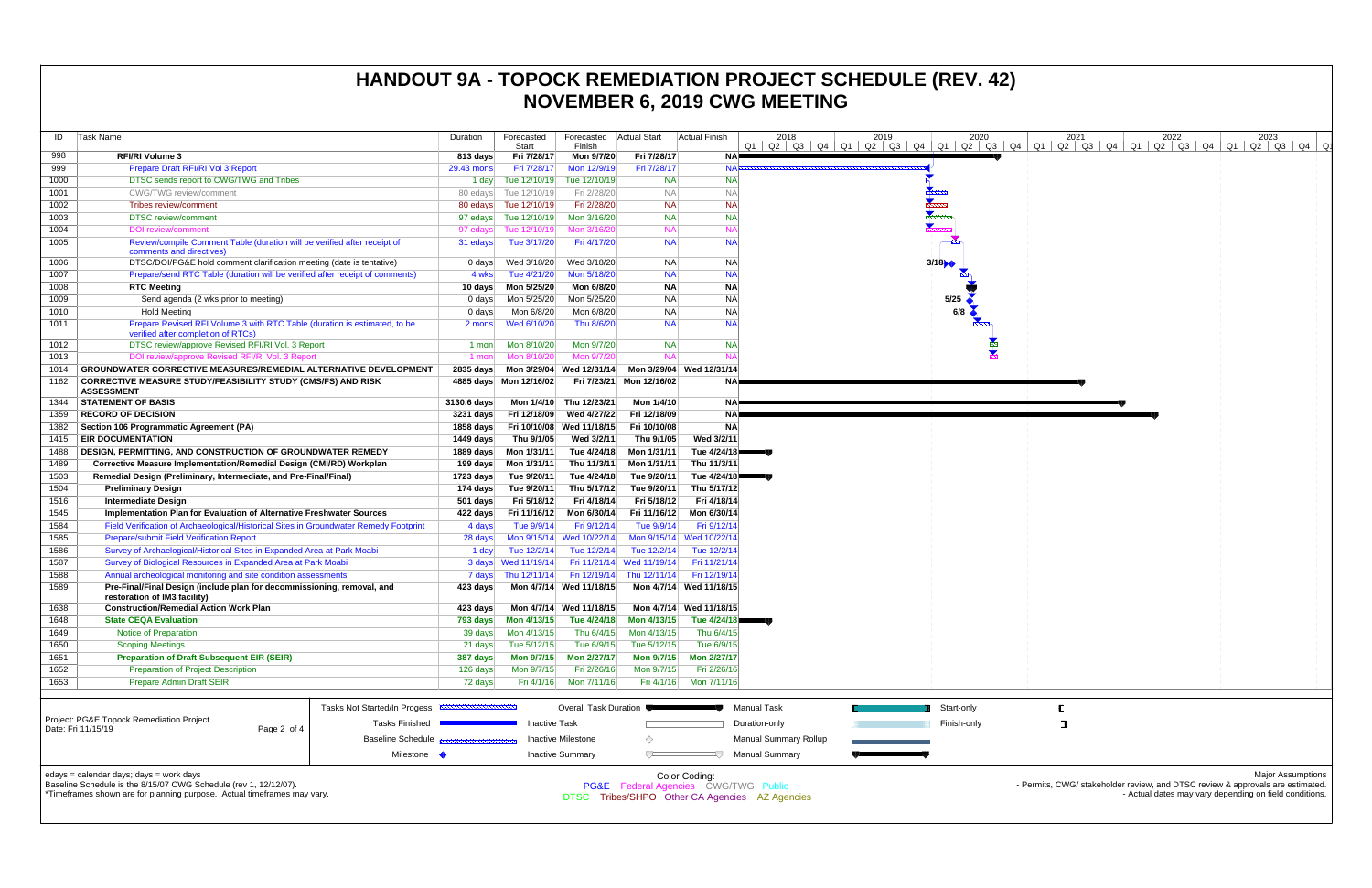| ID                                | Task Name                                                                                                                                                                              | Duration           | Forecasted<br><b>Start</b> | Forecasted<br>Finish     | <b>Actual Start</b>      | Actual Finish                                         | 2018                                                  | 2019       | 2020        | 2021<br>01 02 03 04 01 02 03 04 01 02 03 04 01 02 03 04 01 02 03 04 01 02 03 04 01 02 03 04 01 | 2022                                                   | 2023                     |
|-----------------------------------|----------------------------------------------------------------------------------------------------------------------------------------------------------------------------------------|--------------------|----------------------------|--------------------------|--------------------------|-------------------------------------------------------|-------------------------------------------------------|------------|-------------|------------------------------------------------------------------------------------------------|--------------------------------------------------------|--------------------------|
| 1654                              | 2nd Admin Draft SEIR                                                                                                                                                                   | 17.8 wks           |                            | Fri 6/24/16 Wed 10/26/16 |                          | Fri 6/24/16 Wed 10/26/16                              |                                                       |            |             |                                                                                                |                                                        |                          |
| 1655                              | <b>Screencheck Draft SEIR</b>                                                                                                                                                          | 56 days            | Thu 10/27/16               | Thu 1/12/17              | Thu 10/27/16             | Thu 1/12/17                                           |                                                       |            |             |                                                                                                |                                                        |                          |
| 1656                              | <b>ESA Prepare Screencheck SEIR</b>                                                                                                                                                    | 3 wks              | Thu 10/27/16               | Wed 11/16/16             |                          | Thu 10/27/16 Wed 11/16/16                             |                                                       |            |             |                                                                                                |                                                        |                          |
| 1657                              | <b>DTSC Review Screencheck SEIR</b>                                                                                                                                                    |                    | 2.4 wks Thu 11/17/16       |                          | Fri 12/2/16 Thu 11/17/16 | Fri 12/2/16                                           |                                                       |            |             |                                                                                                |                                                        |                          |
| 1658                              | <b>ESA Address DTSC Comments on Screencheck SEIR</b>                                                                                                                                   | 2 wks              | Mon 12/5/16                | Fri 12/16/16             | Mon 12/5/16              | Fri 12/16/16                                          |                                                       |            |             |                                                                                                |                                                        |                          |
| 1659                              | <b>ESA Finalize/Print/Distribute Draft SEIR</b>                                                                                                                                        | 3.8 wks            | Mon 12/19/16               |                          | Thu 1/12/17 Mon 12/19/16 | Thu 1/12/17                                           |                                                       |            |             |                                                                                                |                                                        |                          |
| 1660                              | <b>Draft SEIR Public Review</b>                                                                                                                                                        | 33 days            | Thu 1/12/17                | Mon 2/27/17              | Thu 1/12/17              | Mon 2/27/17                                           |                                                       |            |             |                                                                                                |                                                        |                          |
| 1661                              | 45-day Public Review                                                                                                                                                                   | 46.38 edays        | Thu 1/12/17                | Mon 2/27/17              | Thu 1/12/17              | Mon 2/27/17                                           |                                                       |            |             |                                                                                                |                                                        |                          |
| 1662                              | <b>Public Meetings</b>                                                                                                                                                                 | 2 days             | Tue 1/31/17                | Wed 2/1/17               | Tue 1/31/17              | Wed 2/1/17                                            |                                                       |            |             |                                                                                                |                                                        |                          |
| 1663                              | Final EIR, Response to Comments (RTCs), Findings, MMRP                                                                                                                                 | 295 days           | Tue 3/7/17                 | Tue 4/24/18              | Tue 3/7/17               | Tue 4/24/18                                           |                                                       |            |             |                                                                                                |                                                        |                          |
| 1664                              | Draft SEIR Comment Review and Categorization                                                                                                                                           | 3.8 wks            | Tue 3/7/17                 | Fri 3/31/17              | Tue 3/7/17               | Fri 3/31/17                                           |                                                       |            |             |                                                                                                |                                                        |                          |
| 1665                              | <b>ESA Prepare 1st Admin Draft Final SEIR</b>                                                                                                                                          | 8 wks              | Mon 4/3/17                 | Fri 5/26/17              | Mon 4/3/17               | Fri 5/26/17                                           |                                                       |            |             |                                                                                                |                                                        |                          |
| 1666                              | DTSC Review 1st Admin Draft Final SEIR                                                                                                                                                 | 5 wks              | Mon 5/29/17                | Fri 6/30/17              | Mon 5/29/17              | Fri 6/30/17                                           |                                                       |            |             |                                                                                                |                                                        |                          |
| 1667                              | <b>ESA Prepare 2nd Admin Draft Final SEIR</b>                                                                                                                                          | 3 wks              | Mon 7/3/17                 | Fri 7/21/17              | Mon 7/3/17               | Fri 7/21/17                                           |                                                       |            |             |                                                                                                |                                                        |                          |
| 1668                              | <b>DTSC Review 2nd Admin Draft SEIR</b>                                                                                                                                                | 2 wks              | Mon 7/24/17                | Fri 8/4/17               | Mon 7/24/17              | Fri 8/4/17                                            |                                                       |            |             |                                                                                                |                                                        |                          |
| 1669                              | <b>ESA Prepare Screencheck Final SEIR/Findings</b>                                                                                                                                     | 3 wks              | Mon 8/7/17                 | Fri 8/25/17              | Mon 8/7/17               | Fri 8/25/17                                           |                                                       |            |             |                                                                                                |                                                        |                          |
| 1670                              | <b>DTSC Review Screencheck Final SEIR/Findings</b>                                                                                                                                     | 14.2 wks           | Mon 8/28/17                | Mon 12/4/17              | Mon 8/28/17              | Mon 12/4/17                                           |                                                       |            |             |                                                                                                |                                                        |                          |
| 1671                              | <b>ESA Prepare Final SEIR for 30-day Circulation</b>                                                                                                                                   | 2.6 wks            | Tue 12/5/17                | Thu 12/21/17             | Tue 12/5/17              | Thu 12/21/17                                          |                                                       |            |             |                                                                                                |                                                        |                          |
| 1672                              | 30 Day Final SEIR Circulation                                                                                                                                                          | $32.38$ edays      | Thu 12/21/17               | Mon 1/22/18              | Thu 12/21/17             | Mon 1/22/18                                           |                                                       |            |             |                                                                                                |                                                        |                          |
| 1673                              | <b>DTSC Certifies Final SEIR/ESA Files NOD</b>                                                                                                                                         | 0 days             | Tue 4/24/18                | Tue 4/24/18              | Tue 4/24/18              | Tue 4/24/18 4/24                                      |                                                       |            |             |                                                                                                |                                                        |                          |
| 1674                              | DTSC reviews/approves Final Design and Construction/Remedial Action Work Plan                                                                                                          | 635 days           | Thu 11/19/15               | Tue 4/24/18              | Thu 11/19/15             | Tue 4/24/18                                           |                                                       |            |             |                                                                                                |                                                        |                          |
| 1675                              | DOI reviews/approves Final Design and Construction/Remedial Action Work Plan                                                                                                           | 620 days           | Thu 11/19/15               | Tue 4/3/18               | Thu 11/19/15             | Tue 4/3/1                                             |                                                       |            |             |                                                                                                |                                                        |                          |
| 1676                              | <b>Community Outreach</b>                                                                                                                                                              | 1710 days          | Fri 10/7/11                | Tue 4/24/18              | Fri 10/7/11              | Tue 4/24/18                                           |                                                       |            |             |                                                                                                |                                                        |                          |
| 1686                              | <b>Project Contracting</b>                                                                                                                                                             | 2.9 mons           | Wed 4/4/18                 | Wed 6/27/18              | Wed 4/4/18               | <b>NA</b>                                             |                                                       |            |             |                                                                                                |                                                        |                          |
| 1687                              | Construction (this is a preliminary construction schedule for planning purposes)                                                                                                       | 1369.6 days        | <b>Wed 6/27/18</b>         | <b>Mon 9/25/23</b>       | <b>NA</b>                | <b>NA</b>                                             |                                                       |            |             |                                                                                                |                                                        |                          |
| 1688                              | <b>Pre-Construction</b>                                                                                                                                                                | 67 days            | <b>Wed 6/27/18</b>         | <b>Sun 9/30/18</b>       | <b>NA</b>                | <b>NA</b>                                             |                                                       |            |             |                                                                                                |                                                        |                          |
| 1689                              | <b>Stakeholder Attending Mobilization Kick-Off Meeting at Site</b>                                                                                                                     | 0 days             | Wed 6/27/18                | Wed 6/27/18              | <b>NA</b>                | <b>NA</b>                                             | 6/27                                                  |            |             |                                                                                                |                                                        |                          |
| 1690                              | <b>Stakeholder Attending Mobilization Kick-Off Meeting at Site</b>                                                                                                                     | 0 days             | Wed 6/27/18                | Wed 6/27/18              | <b>NA</b>                | <b>NA</b>                                             | 6/27                                                  |            |             |                                                                                                |                                                        |                          |
| 1691                              | Stakeholder Attending Mobilization Kick-Off Meeting at Site                                                                                                                            | 0 days             | Wed 6/27/18                | Wed 6/27/18              | <b>NA</b>                | <b>NA</b>                                             | 6/27                                                  |            |             |                                                                                                |                                                        |                          |
| 1692                              | Stakeholder Attending Mobilization Kick-Off Meeting at Site                                                                                                                            | 0 days             | Wed 6/27/18                | Wed 6/27/18              | <b>NA</b>                | <b>NA</b>                                             | 6/27                                                  |            |             |                                                                                                |                                                        |                          |
| 1693                              | Stakeholder Attending Mobilization Kick-Off Meeting at Site                                                                                                                            | 0 days             | Wed 6/27/18                | Wed 6/27/18              | <b>NA</b>                | <b>NA</b>                                             | $6/2$ <sup><math>\uparrow</math></sup>                |            |             |                                                                                                |                                                        |                          |
| 1694                              | Mobilization (Setup temp construction trailers, construction water, construction signage<br>access routes, etc.)                                                                       | 95 edays           | Wed 6/27/18                | Sun 9/30/18              | <b>NA</b>                | <b>NA</b>                                             | $\frac{1}{2}$                                         |            |             |                                                                                                |                                                        |                          |
| 1695                              | <b>Construction and Start-up Activities</b>                                                                                                                                            | <b>1301.6 days</b> | Tue 10/2/18                | <b>Mon 9/25/23</b>       | <b>NA</b>                | <b>NA</b>                                             |                                                       |            |             |                                                                                                |                                                        |                          |
| 1696                              | <b>Stakeholder Attending Construction Kick-Off Meeting at Site</b>                                                                                                                     | 0 days             | Tue 10/2/18                | Tue 10/2/18              | <b>NA</b>                | <b>NA</b>                                             | 10/2                                                  |            |             |                                                                                                |                                                        |                          |
| 1697                              | <b>Stakeholder Attending Construction Kick-Off Meeting at Site</b>                                                                                                                     | 0 days             | Tue 10/2/18                | Tue 10/2/18              | <b>NA</b>                | <b>NA</b>                                             | 10/2                                                  |            |             |                                                                                                |                                                        |                          |
| 1698                              | Stakeholder Attending Construction Kick-Off Meeting at Site                                                                                                                            | 0 days             | Tue 10/2/18                | Tue 10/2/18              | <b>NA</b>                | <b>NA</b>                                             | 10/2                                                  |            |             |                                                                                                |                                                        |                          |
| 1699                              | Stakeholder Attending Construction Kick-Off Meeting at Site                                                                                                                            | 0 days             | Tue 10/2/18                | Tue 10/2/18              | <b>NA</b>                | <b>NA</b>                                             | 10/2                                                  |            |             |                                                                                                |                                                        |                          |
| 1700                              | Stakeholder Attending Construction Kick-Off Meeting at Site                                                                                                                            | $0$ days           | Tue 10/2/18                | Tue 10/2/18              | <b>NA</b>                | <b>NA</b>                                             | 10/2                                                  |            |             |                                                                                                |                                                        |                          |
| 1701                              | <b>Major Phase 1 Construction Activities</b>                                                                                                                                           | 510 days           | <b>Wed 10/3/18</b>         | Tue 9/15/20              | NA                       | <b>NA</b>                                             |                                                       |            |             |                                                                                                |                                                        |                          |
| 1702                              | <b>Build Construction Headquarters</b>                                                                                                                                                 | $6.75$ mons        | Wed 10/3/18                | Wed 4/17/19              | <b>NA</b>                | <b>NA</b>                                             |                                                       |            |             |                                                                                                |                                                        |                          |
| 1703                              | <b>Build Soil Processing Yard</b>                                                                                                                                                      |                    |                            | Thu 1/24/19              | <b>NA</b>                | <b>NA</b>                                             |                                                       |            |             |                                                                                                |                                                        |                          |
| 1704                              | <b>Install Remedy Storm Drain at Transwestern Bench</b>                                                                                                                                | 23 edays           | Tue 2/5/19                 | Thu 2/28/19              | <b>NA</b>                | <b>NA</b>                                             |                                                       | <b>SSS</b> |             |                                                                                                |                                                        |                          |
| 1705                              | Install Pilot Borings, Monitoring Wells, and Remediation Wells                                                                                                                         | 19 mons            | Thu 11/1/18                | Mon 5/11/20              | <b>NA</b>                | <b>NA</b>                                             |                                                       |            |             |                                                                                                |                                                        |                          |
|                                   | Tasks Not Started/In Progess<br>Project: PG&E Topock Remediation Project<br><b>Tasks Finished</b>                                                                                      |                    |                            | Overall Task Duration    |                          |                                                       | <b>Manual Task</b>                                    |            | Start-only  |                                                                                                |                                                        |                          |
|                                   |                                                                                                                                                                                        |                    | <b>Inactive Task</b>       |                          |                          |                                                       | Duration-only                                         |            | Finish-only | ा                                                                                              |                                                        |                          |
| Date: Fri 11/15/19<br>Page 3 of 4 |                                                                                                                                                                                        | Inactive Milestone |                            |                          |                          |                                                       |                                                       |            |             |                                                                                                |                                                        |                          |
|                                   | <b>Baseline Schedule</b><br>Milestone •                                                                                                                                                |                    |                            | <b>Inactive Summary</b>  | ◇                        |                                                       | <b>Manual Summary Rollup</b><br><b>Manual Summary</b> |            |             |                                                                                                |                                                        |                          |
|                                   |                                                                                                                                                                                        |                    |                            |                          |                          |                                                       |                                                       |            |             |                                                                                                |                                                        | <b>Major Assumptions</b> |
|                                   | edays = calendar days; days = work days<br>Baseline Schedule is the 8/15/07 CWG Schedule (rev 1, 12/12/07).<br>*Timeframes shown are for planning purpose. Actual timeframes may vary. |                    |                            |                          |                          | Color Coding:<br>PG&E Federal Agencies CWG/TWG Public | DTSC Tribes/SHPO Other CA Agencies AZ Agencies        |            |             | - Permits, CWG/ stakeholder review, and DTSC review & approvals are estimated.                 | - Actual dates may vary depending on field conditions. |                          |

## **HANDOUT 9A - TOPOCK REMEDIATION PROJECT SCHEDULE (REV. 42) NOVEMBER 6, 2019 CWG MEETING**